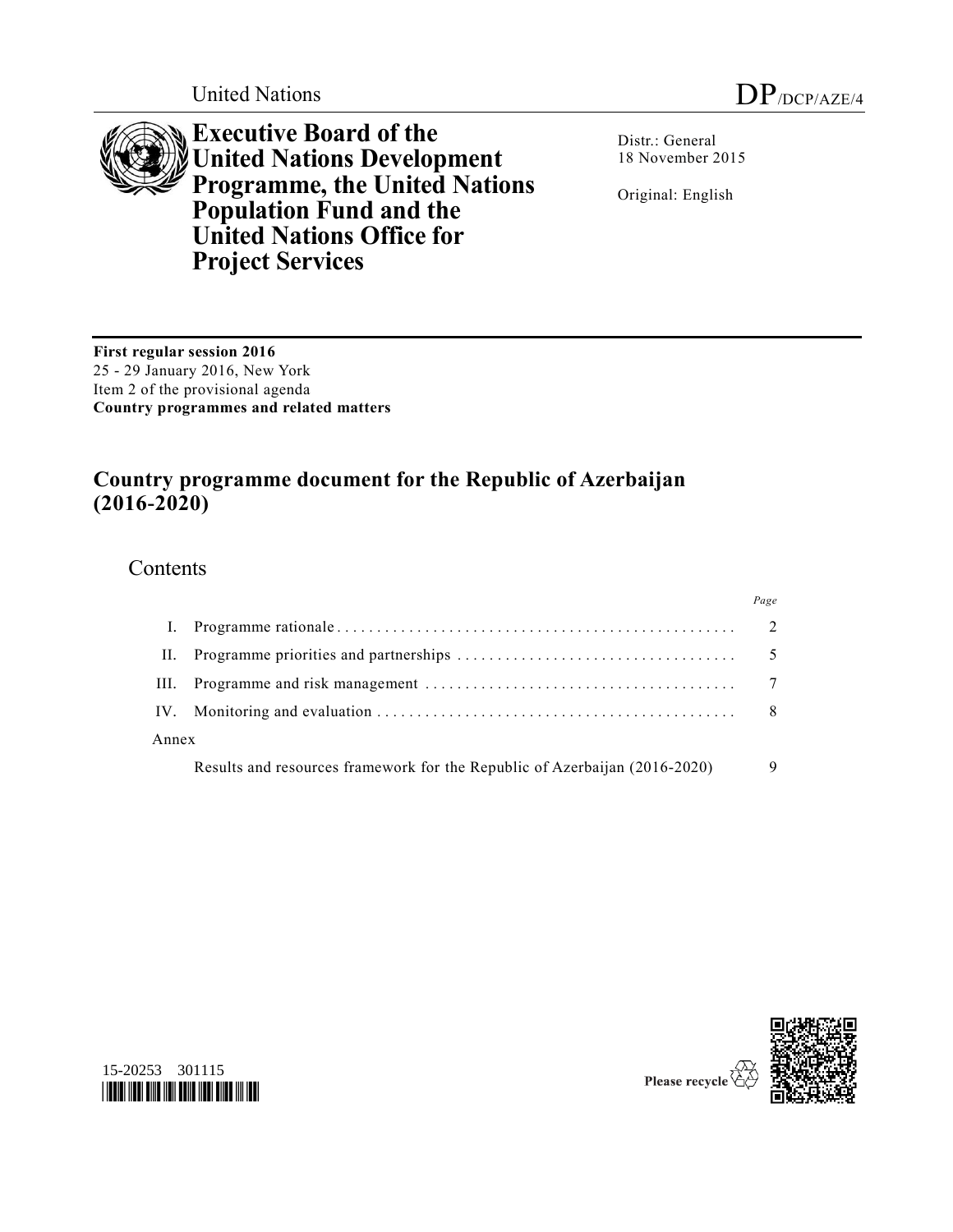## **I. Programme rationale**

1. Azerbaijan is an upper-middle-income country in the high human development category. It ranks 76 out of 187 countries in the Human Development Index, with a score of 0.747. 1 Between 1980 and 2013, life expectancy at birth increased by 5.6 years, mean years of schooling increased by 0.6 years and expected years of schooling increased by 0.5 years. Azerbaijan's gross national income per capita increased by 4.9 times between 1990 and 2013. 2

2. Progress toward the Millennium Development Goals has been largely positive **.** The country has performed well at reducing poverty, minimizing gender disparities in primary and secondary education, improving access to water and reducing the spread of tuberculosis and malaria. Some indicators e.g., for maternal health and child nutrition, while improving, still require continued attention as they remain below the average for upper-middle-income countries.

3. Azerbaijan has acceded to or ratified 172 international treaties, protocols and other instruments, including most of the core United Nations human rights treaties. In addition, it has adopted its second National Human Rights Action Plan and implemented a number of relevant judicial and legal reforms.

4. Driven by hydrocarbon wealth, growth in Azerbaijan remained comparatively buoyant despite the global economic downturn, and gross domestic product in 2013 reached \$ 74.17 billion, a 10-fold increase from 2003.<sup>3</sup> As a result, poverty rates have plunged to 5.3 per cent (2013) from 49 per cent in 2001.4 Recently, however, oil revenues have fallen, as has the pace of overall growth, due to declining oil production volumes and oil prices.

5. A key challenge for Azerbaijan is to reduce its dependence on hydrocarbon exports and to secure the development gains already achieved by moving towards an efficiency-driven, diversified economy that is propelled forward by an educated workforce, well-functioning labour market and efficient governance system, with the ability to harness the benefits of new technologies and be resilient to internal and external shocks.

6. Azerbaijan has made several successful efforts to position itself on the international arena. In 2012-2013, Azerbaijan was a non-permanent member of United Nations Security Council and in the second half of 2014 chaired the Committee of Ministers of the Council of Europe. The country is increasingly visible as an emerging donor, with special emphasis on humanitarian causes, but also with an interest to cooperate with the United Nations system and UNDP in development and South-South Cooperation (e.g., in the areas of youth and information and communication technology (ICT)).

7. To achieve this ambitious agenda, Azerbaijan has adopted Vision 2020, its first national development strategy that sets a framework for the country's transition from a traditional, input-based economy to a knowledge-based, diversified and competitive economy. In particular, three critical development issues will require urgent attention to realize the pathway outlined in Vision 2020, as described below.

 $\overline{\phantom{a}}$ 

<sup>1</sup> UNDP, Human Development Report 2014, 'Sustaining Human Progress: Reducing Vulnerabilities and Building Resilience'.

<sup>2</sup> UNDP, country note on Azerbaijan, Human Development Report 2014.

<sup>3</sup> World Bank, World Development Indicators, http://data.worldbank.org/country/azerbaijan

<sup>4</sup> State Statistics Committee, http://stat.gov.az .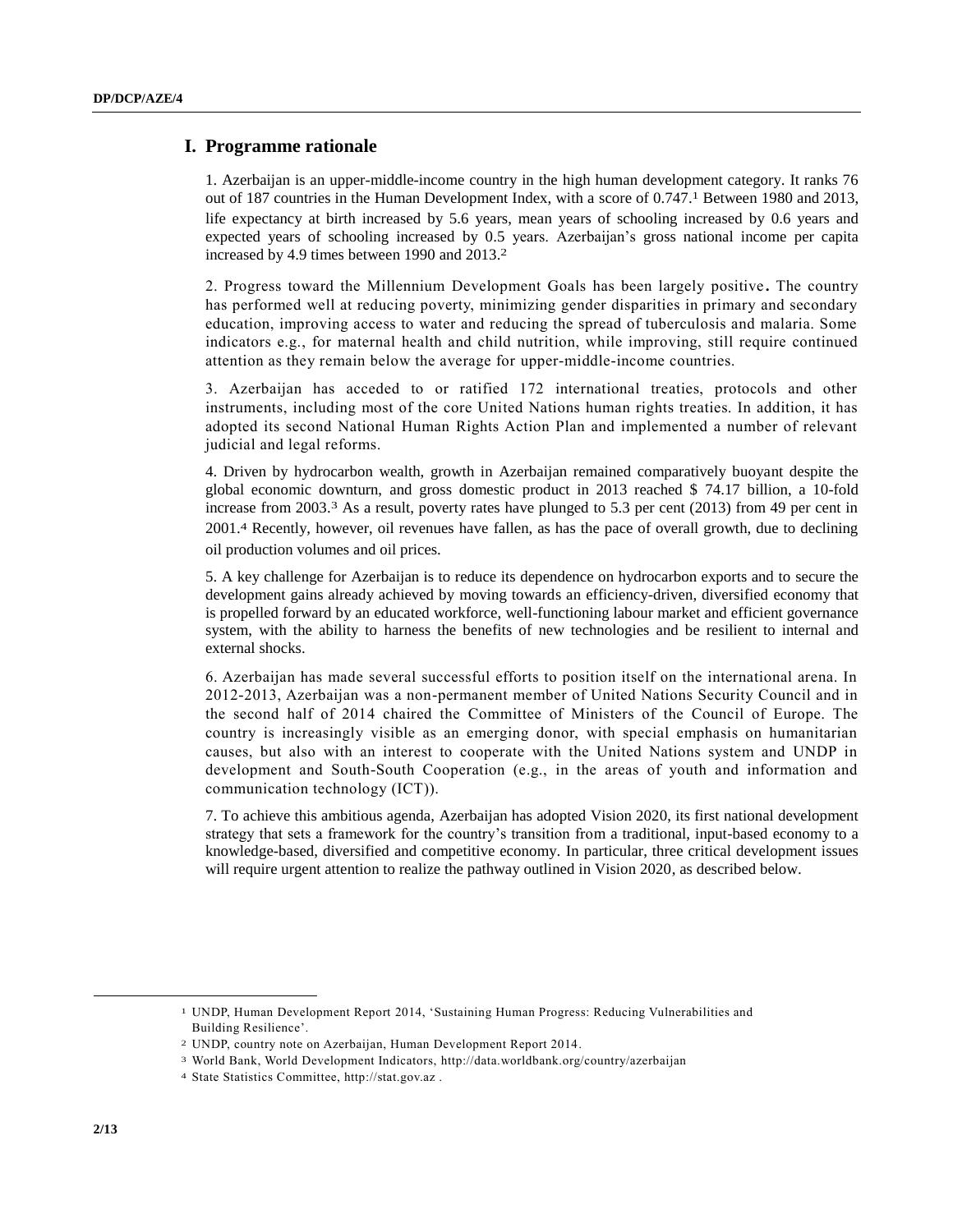## **Economic diversification and inclusive growth**

8. Central to Azerbaijan's development is the challenge to diversify the economy and create new and sustainable sources of growth to make it more competitive and inclusive. This will help to reduce its high reliance on the oil and gas sector, which currently accounts for more than 70 per cent of state budget revenues and 92 per cent of exports5 and provides only 7 per cent of employment. In this context, the Government identified tourism, information technology and agro-industry as priority sectors for diversification. 6 The dramatic devaluation of the local currency (manat) on 21 February opened up some opportunities to increase the volume of exports.

9. While economic growth is critically important for Azerbaijan, it is the pattern of such growth that will determine its sustainability and its promotion of longer-term development. In particular, industrial diversification and growth must be based on a sustainable and inclusive footing. Improving standards of living for all remains a major challenge, yet the wider the distribution of the fruits of development and service delivery, the greater will be the likelihood of Azerbaijan's smooth transition to inclusive, equitable and sustainable development. People with disabilities, including mine victims, have also not fully benefited from economic growth. Seventy-four per cent of people with disabilities out of 750 surveyed7 are unemployed and face obstacles to economic participation. Mine contamination presents a barrier to economic development in the conflict-affected areas. The need to translate growth into increased opportunities for equitable employment and availability of skilled human resources was further emphasized by the participants in the national post-2015 consultations who voted for good education and better jobs opportunities as top priorities for the sustainable development goals. 8

## **Institutional capacities and effective governance**

10. The second issue is the need to further strengthen institutional capacities to formulate and implement public policies, which should be tackled through development of human resources for the public sector and expansion of 'e-government' as key areas for institutional reform. In this context, a major challenge is to build a civil service composed of a professional cadre that is able to develop and implement evidence-based and gender-sensitive policies and deliver high-quality public services to the population.

11. To increase efficiency, transparency and data availability in the public sector, the Government has spearheaded an 'e-governance' programme that promotes a wider use of ICT tools for development, introduced merit-based recruitment into the civil service and established ASAN Centres<sup>9</sup> that turned into a successful model for public service delivery. Azerbaijan scores well on international ratings for an enabling environment for ICT but has not yet fully harnessed the potential of modern technologies for public policy. Along with increasing administrative efficiency within ministries, there is a need to expand the use of ICT for government-topopulation services, improved data management and monitoring and evaluation systems for evidence-based public policies and measures.

l

<sup>5</sup> International Monetary Fund Republic of Azerbaijan: 2013 Article IV Consultation. IMF Country Report No. 13/164. Baku, 2013.

<sup>6</sup> Economist Intelligence Unit, Azerbaijan country report, December 2014.

<sup>7</sup> UNICEF, UNDP Situation Assessment: People with Disabilities in Azerbaijan, 2011

<sup>8</sup> United Nations, The Future We Want, national consultations in Azerbaijan, Final Report, 2013

<sup>9</sup> See *www.asan.gov.az*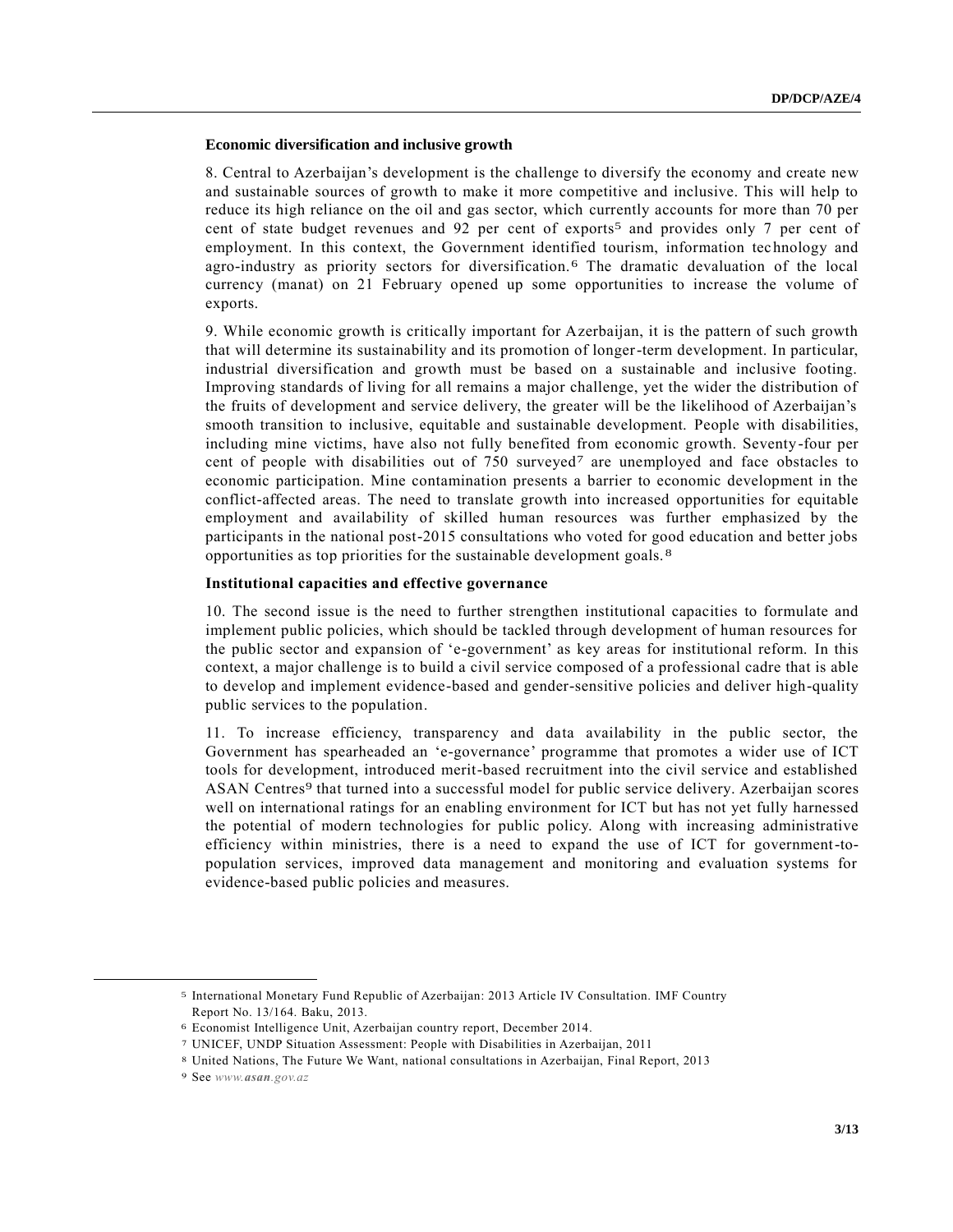### **Environmental degradation and vulnerability to natural hazards**

12. A third critical barrier to inclusive and sustainable growth in line with Vision 2020 is Azerbaijan's increasing exposure and vulnerability to environmental degradation and natural hazards, exacerbated by climate change.

13. Azerbaijan has joined key multilateral environmental conventions and enacted important national environmental laws and policies. The country has made progress in protecting its biodiversity resources through doubling the size of protected areas as a proportion to the total area of the country, from 5 per cent in 2000 to 10.3 per cent in 201410, and has undertaken massive reforestation measures.

14. Still, Azerbaijan continues to face serious environmental challenges. Some 43 per cent of its territory is affected by land erosion and 20 per cent by salinization,<sup>11</sup> reducing land productivity and negatively affecting the livelihoods of 37 per cent of the workforce employed in agriculture. Gaps in legal and institutional framework and limited experience in developing and implementing sustainable land management practices are among the key root causes of land degradation. Additionally, there are limited alternative income-generating opportunities, leading to unsustainable and sometimes illegal practices. Hence, addressing the root causes of environmental degradation requires a holistic strategy combining capacity-building for sustainable resources management with creation of alternative livelihoods for local communities. Azerbaijan is also highly vulnerable to climate change, particularly given its scarcity of freshwater resources, mountainous topography and location on the Caspian Sea,<sup>12</sup> and needs to strengthen the coping mechanisms and adaptive capacities of communities, with due consideration to gender-specific needs.

15. Azerbaijan is not a major greenhouse gas (GHG) contributor; it emits the same amount of carbon dioxide per capita as the average for upper-middle-income countries and half the amount emitted by high-income economies. 13 However, considering the reliance of Azerbaijan's economy on hydrocarbon production, the Government should define new pathways to reduce the carbon footprint of economic development, especially in the energy sector, which is responsible for 75.9 per cent of GHG emissions.

#### **UNDP results, lessons learned and opportunities**

16. Under the motto of 'converting black gold to human gold', introduced by a UNDP-supported publication in 2007,14 the Government began to invest oil revenues in human capital to achieve sustainable economic development. This was demonstrated by the President's approval of the establishment of a state fund to support youth education abroad using oil revenues.15 The motto continues to be relevant. UNDP has further contributed to economic diversification by professionalizing the labour force for the tourism industry, introducing new models and tools to reduce youth and women's unemployment, and initiating business start-up programmes for disabled women and mine victims. This follows the recommendation of the independent evaluation that the new UNDP country programme should continue supporting government efforts to address regional disparities in work opportunities<sup>16</sup> and to provide support for increasing women's rate of employment and business activity in rural areas. UNDP will also assist the Government in its work to prevent gender-based violence.

17. UNDP has a clear comparative advantage vis-à-vis other international partners as a thought leader for two subsequent national ICT strategies that resulted in transformation of the public

 $\overline{\phantom{a}}$ 

<sup>10</sup> Data of the Ministry of Ecology and Natural Resources, 2014.

<sup>11</sup> Data of the Ministry of Ecology and Natural Resources.

<sup>12</sup> Azerbaijan's Second National Communication to the UNFCCC.

<sup>13</sup> World Bank, World Development Indicators.

<sup>14</sup> http://www.un-az.org/doc/BGHG\_full\_report1.pdf.

<sup>15</sup> State programme on study of Azerbaijani youth abroad for 2007-2015.

<sup>16</sup> UNDP, outcome 1 and 2 evaluation report, 2015.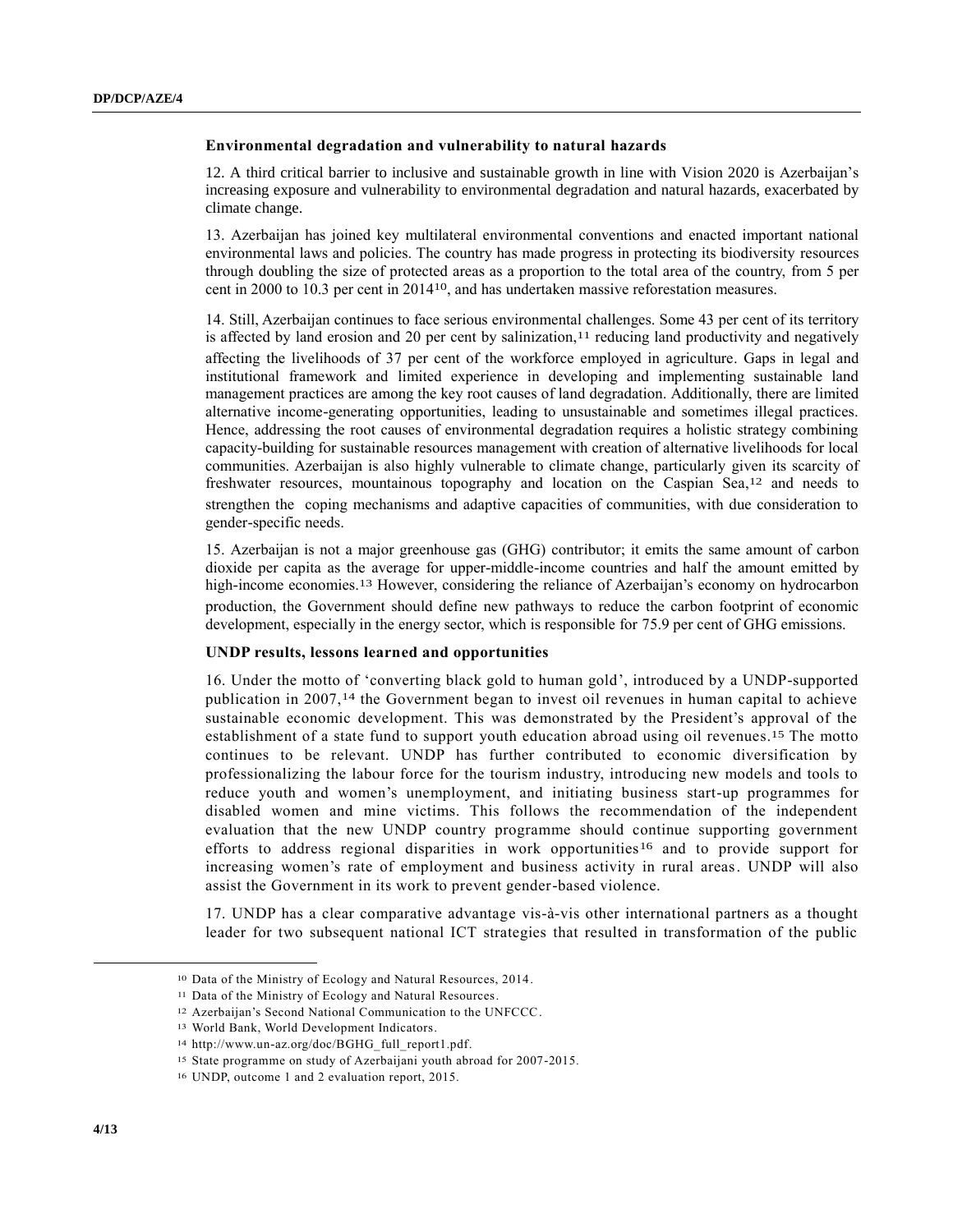sector through massive computerization and transition to electronic services. UNDP has also played an important role in establishing a transparent and merit-based civil service and has pioneered a 'single window' principle for integrated border management. This long -term partnership was supported by the Government of Azerbaijan through substantial amounts of costsharing for programmes implemented by UNDP. An evaluation of the UNDP good governance programme advised UNDP to replicate its experience accumulated in deploying large-scale information technology systems by targeting sectors vital for the well-being of people and assist in devising and piloting sector-specific e-governance strategies. 17

18. Over the previous programme cycle, UNDP has developed a sizable environmental portfolio in Azerbaijan, as evidenced by the strong partnerships with the European Union (EU), Government of Norway, the Special Climate Change Fund and Global Environment Facility (GEF). UNDP helped the State Agency on Alternative and Renewable Energy Sources to implement pilot projects on renewable energy sources, develop favourable tariff policy and analyse the legal and regulatory basis. The comparative advantage of UNDP in this area lies in its ability to embrace a wide range of environmental concerns and offer integrated solutions to land degradation, deforestation, biodiversity loss and vulnerability to climate change. These concerns also need to be tackled in the light of economic diversification, resilience and sustainable development.

19. During the recent years, Azerbaijan has demonstrated readiness to engage in South-South and triangular cooperation as means to share with developing countries the wealth of experience , technical know-how and expertise accumulated during the transitional years. UNDP has been instrumental in opening up new avenues for cooperation in this context, including by facilitating knowledge transfers on e-governance with Afghanistan and on public service delivery with Turkmenistan. UNDP will seek to expand the South-South dimension of its programme over the next cycle.

20. A main challenge and lesson learned from the previous country programme, as identified by outcome evaluations, was the discrepancy between the available funds and related interventions and overly ambitious outcomes set within the country programme document.<sup>18</sup> Hence, the new programme will focus on fewer development areas within the overall government efforts articulated in Vision 2020. It will be closely aligned with the priorities of the UNDP Strategic Plan, 2014-2017 by targeting specific population groups and geographic areas, and build on areas of the UNDP comparative advantage.

## **II. Programme priorities and partnerships**

21. The new UNDP country programme is based on the new United Nations Azerbaijan Partnership Framework (UNAPF). It contributes to three out of five UNAPF outcomes and is aligned with the UNDP Strategic Plan. The UNAPF is aligned with Azerbaijan's national development strategy, Vision 2020, and is the result of extensive broad-based consultations with the Government of Azerbaijan, international partners, the United Nations Youth Advisory Council and civil society at large. The new country programme will continue to benefit from government cost-sharing contributions, thereby ensuring strong national ownership of programme priorities and a continuing spirit of partnership.

22. The country programme will contribute directly or indirectly to outcomes 1, 3, 6 and 7 of the UNDP Strategic Plan. The new country programme is centred on continued UNDP support to

l

<sup>17</sup> UNDP, outcome evaluation report, good governance programme, 2013.

<sup>18</sup> UNDP, Outcome 1 and 2 Evaluation Report, 2015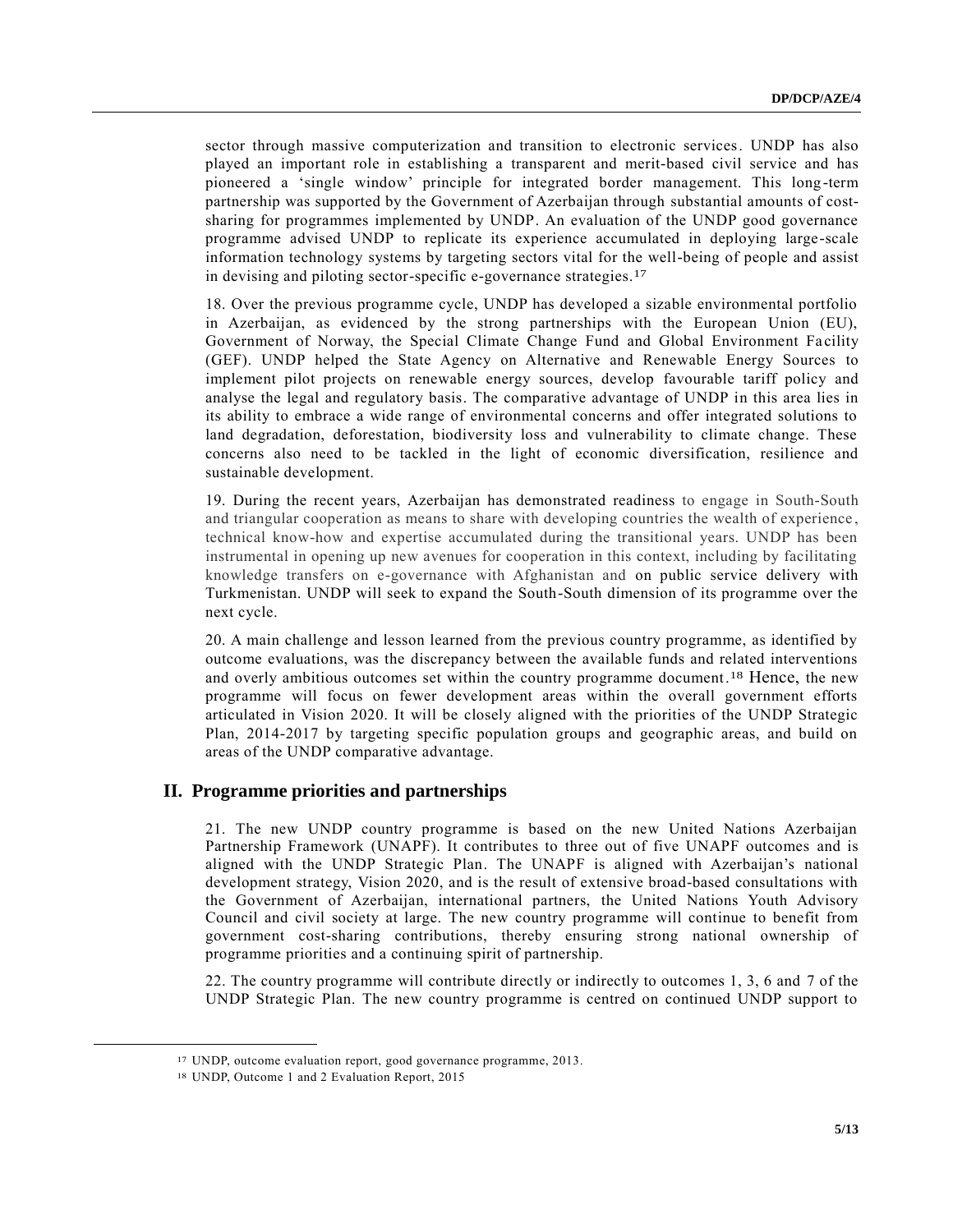capacity development in order to achieve long-term and sustainable improvements in three areas as outlined below.

## **Human capital development and inclusiveness**

23. UNDP will focus on developing human capital as a necessary prerequisite for a diversified, competitive and knowledge-based economy. UNDP will ensure that the most vulnerable sections of the workforce, including young people, women and persons with disabilities, have access to skills and resources that match labour market demand. To this end, UNDP will support national institutions in designing and rolling out new vocational education programmes and start-up businesses in the non-oil sectors, e.g., ICT. UNDP will build on existing partnerships with national institutions to help them develop and scale up innovative models, approaches and tools to enable a transformational shift towards more inclusive and productive employment. Experiences gained from implementation of these interventions are expected to bring important institutional knowledge, lessons learned and models which may be replicated to cover more people in other parts of the country.

24. UNDP will target economically disadvantaged geographic areas and seek to remove obstacles to equitable regional development. UNDP will work with the Ministry of Communications and High Technologies to upgrade and extend the ICT infrastructure into rural areas and assist people in using these opportunities as a source of new jobs. UNDP will also support mine removal in affected territories, building on the long-standing relations with the Azerbaijan National Agency for Mine Action.

25. The UNDP contribution under this programme component is fully aligned with outcome 1 of the Strategic Plan as it supports policies, systems and institutions at the national and subnational levels to generate and strengthen employment and livelihoods, and is also linked to outcome 6 as it promotes post-conflict recovery and reintegration of mine victims into economic life. This component also supports fulfilment of Azerbaijan's obligations to ensure economic rights under the Convention on the Elimination of all Forms of Discrimination Against Women and the Convention on the Rights of Persons with Disabilities. UNDP will work closely with the United Nations country team and other international partners to provide support to the Government in fulfilling its international commitments.

#### **Enhanced institutional capacity for equitable development policy**

26. UNDP will support institutional capacity strengthening across government agencies and departments to effectively develop and implement gender-sensitive and evidence-based policies. To this end, UNDP will employ a mix of strategies combining capacity-building measures across the entire public administration system with sector-specific interventions. Support will be directed at the establishment of a strong education base to provide civil servants with the necessary knowledge and expertise to address development challenges in all stages of policymaking. Central to this work will be cooperation with United Nations agencies, the Civil Service Commission and State Committee for Family, Women and Children's Affairs, as well as the EU and German Agency for International Cooperation (GIZ).

27. UNDP will build on its existing partnership with the Ministry of Labour and Social Protection of Population to support a new state programme on employment through establishment of a single management information system to improve the provision of services to the population as a whole. The system will contribute to greater transparency and efficiency of social assistance programmes and reduce opportunities for corruption. UNDP will also support the enhancement of implementation capacities for labour and social protection policies.

28. UNDP will continue its work to increase the efficiency of the border and customs services through the institutionalization of the integrated border management strategy, in particular with Georgia. UNDP work under this component is aligned with the Strategic Plan outcome 3 as it seeks to strengthen the core government functions related to policymaking and service provision.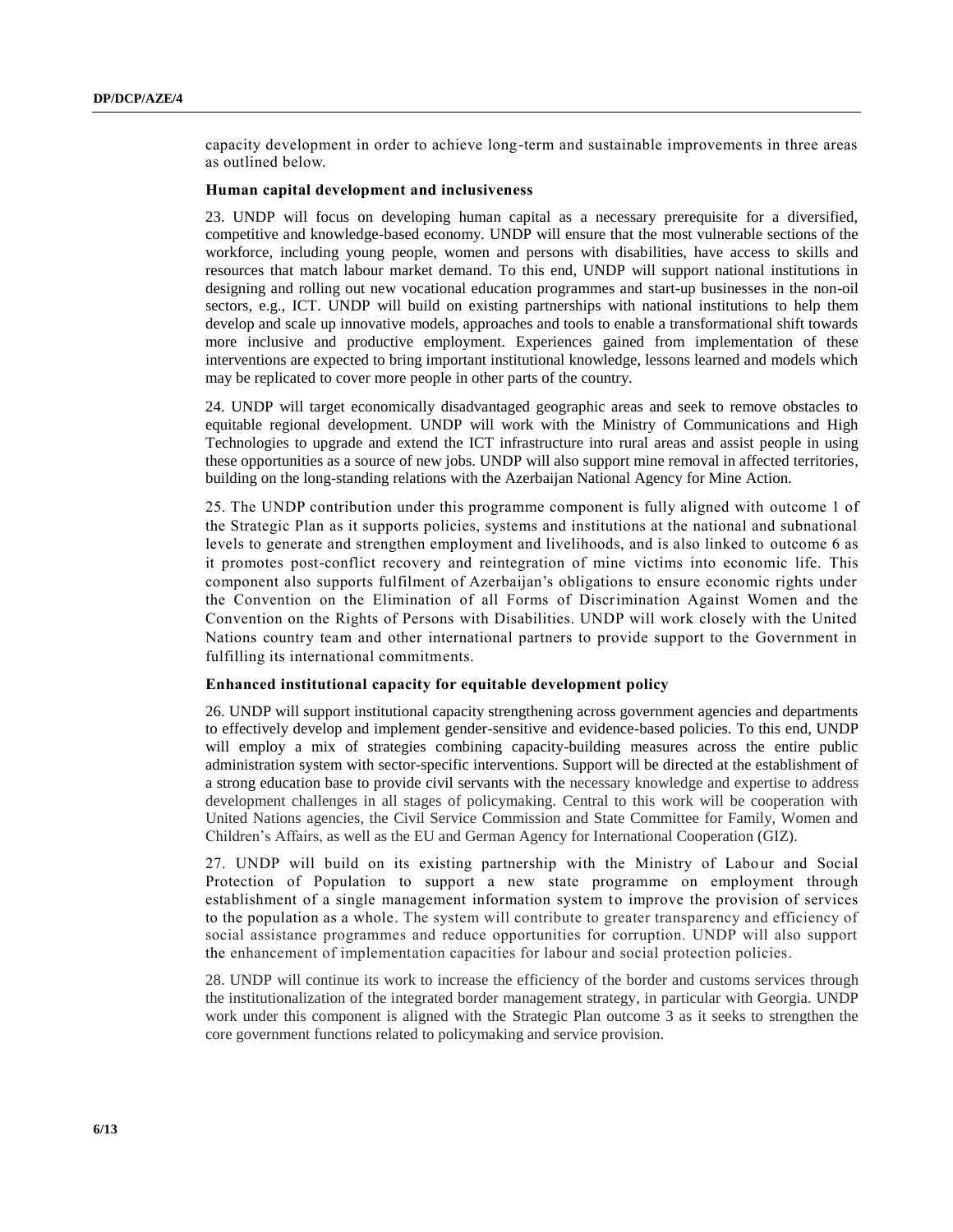### **Improving environmental management and resilience to climate-induced hazards**

29. UNDP will focus on designing and implementing integrated approaches to management of natural resources that constitute a source of livelihood for local communities. To this end, UNDP will empower local communities to participate in decision-making related to pasture and forest management through the establishment of associations of pasture users and farmers; improve the livelihoods of communities engaged in pastoralism by supporting pasture restoration measures; and provide alternative incomegeneration opportunities (e.g., tree nursery, beekeeping). Farmers' livelihoods will be further strengthened though provision of opportunities for initiating/expanding agro-businesses using local crop varieties. The scalability of the pilots will be ensured through changes in the legal and policy frameworks.

30. UNDP will target the vulnerable mountainous villages, rural communities living in arid and semiarid landscapes and communities along the Caspian Sea coast that are most severely affected by the negative consequences of land degradation, deforestation and biodiversity loss.

31. UNDP will support climate-resilient and low-emission development by promoting adaptation and mitigation measures. Specifically, UNDP will strengthen community resilience to climate-induced floods through establishment of an early warning system and implementation of a gender-sensitive disaster preparedness programme addressing specific vulnerabilities of men and women. UNDP will also support the design and implementation of mitigation actions in the energy sector including a green buildings programme and energy efficient transportation. UNDP will advocate for and support the strengthening of monitoring and evaluation capacities and frameworks, especially for carbon monitoring. UNDP will support Azerbaijan in addressing data gaps, developing methodologies for carbon monitoring, establishing carbon flow protocols and preparing evidence-based reports to the United Nations Framework Convention on Climate Change secretariat. UNDP will also support the development of a strategic plan on efficient use of energy resources, end-user energy efficiency and use of alternative energy sources for the next 15-20 years and identification of the related results and indicators.

32. Critical to the achievement of the objectives under this component will be multiple partnerships including with Ministry of Ecology and Natural Resources, Ministry of Agriculture, Ministry of Transport, Baku International Sea Trade Port, State Maritime Administration, State Oil Company of Azerbaijan, local authorities and community-based organizations.

33. The UNDP contribution under this programme component is fully aligned with Strategic Plan outcome 1 as it supports development of solutions for innovative management of natural resources and enables scaling-up of actions on climate change mitigation and adaptation, and also relates to outcome 5 as regards the dimension on preparedness for climate-induced natural hazards.

34. Under each Strategic Plan outcome area, UNDP will continue its advocacy for Azerbaijan to play a more active role in development cooperation. UNDP plans to undertake an analysis of Azerbaijan's past experiences with South-South and triangular cooperation to assess the country's capacity and potential to contribute to development cooperation, identify and document specific areas of excellence, and propose new business models for knowledge sharing through this cooperation. Entry points may include demining and youth policies (under outcome 1); e-governance and the ASAN model for public service delivery (under outcome 2); and land management and low-emission development (under outcome 3). To help Azerbaijan enhance its capacities as an emerging donor, UNDP will advocate for and support the establishment of effective mechanisms to manage development aid, e.g., trust fund. The new country programme will treat South-South and triangular cooperation as a cross-cutting issue aligned with Strategic Plan outcome 7.

## **III. Programme and risk management**

35. This country programme document outlines the UNDP contributions to national results and serves as the primary unit of accountability to the Executive Board for results alignment and resources assigned to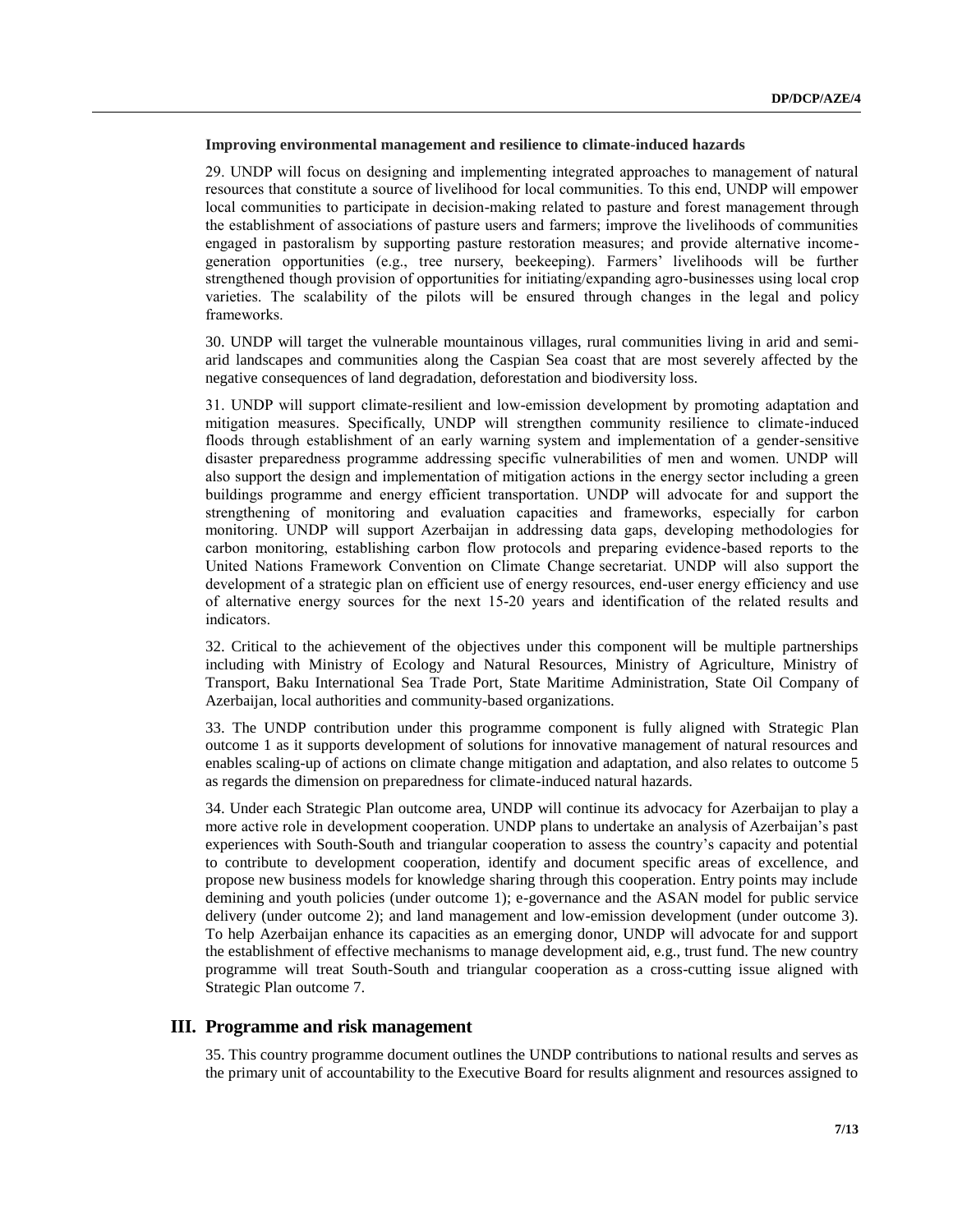the programme at country level. Accountabilities of managers at the country, regional and headquarter levels with respect to country programmes is prescribed in the organization's programme and operations policies and procedures and the internal controls framework.

36. The UNDP government coordinating authority will be the Cabinet of Ministers. To further strengthen national ownership, the goal of mobilizing substantial government cost-sharing will be maintained and national implementation will remain the preferred modality for the new programme, to be replaced if needed by direct execution for part or all of a programme to enable response to any force majeure. At their request, UNDP will continue to provide support services to government agencies implementing the projects. UNDP will also establish steering committees for each project that include representatives of government and international partners, thus ensuring mutual accountability.

37. The principal assumption for successful country programme implementation is continued commitment of state actors to the goals and targets proclaimed in Vision 2020 and openness to the public reform process. A key risk for the UNDP programme includes financial volatility in Azerbaijan. The national currency was devalued in February 2015 following falling oil prices and further volatility is expected. *Other* factors include decreasing regular resources for programme and management purposes and continued decline of traditional inflows of official development assistance, given the country's upper middle-income status. UNDP will seek to mitigate these risks by monitoring the fiscal situation, implementing the office sustainability plan and increasing resource mobilization efforts with the Government of Azerbaijan, vertical funds, EU, World Bank and emerging funds such as the Green Climate Fund. Subject to availability of additional funding and partnerships, UNDP will seek to be more ambitious in delivering additional gender results and promoting sustainable livelihoods and green jobs. Communication of development results will be strengthened to facilitate mobilization of other (noncore) resources. Sustainability plans and the coping strategy for the office will be monitored regularly to mitigate the consequences in the unlikely case of the resource mobilization targets not being achieved.

## **IV. Monitoring and evaluation**

38. As stated above, the new country programme is aligned with the UNAPF, UNDP Strategic Plan and Azerbaijan Vision 2020 and will make extensive use of the monitoring and evaluation mechanisms embedded in these documents for assessing the progress towards achievement of the stated outcomes.

39. Given that UNDP country office does not have a dedicated focal point for monitoring and evaluation, it will rely on the support of the monitoring and evaluation group established as part of UNAPF process to support design of the results and resources framework, and will continue to help in monitoring progress towards the UNAPF and country programme outcomes.

40. To the extent possible, the UNDP country programme framework will be monitored using existing national performance monitoring tools and evidence-based data available from national sources, complemented by international sources when required.

41. UNDP Azerbaijan will conduct monitoring and evaluation at two levels. At the output level, UNDP will engage different tools to track progress towards project objectives and to assess to what extent these objectives contribute to the development of national capacities.

42. At the programme level, UNDP will conduct at least one evaluation per outcome to ensure their effective contribution to national development objectives and the post-2015 agenda. The findings of UNDP outcome evaluations will inform the UNAPF annual reviews and evaluation.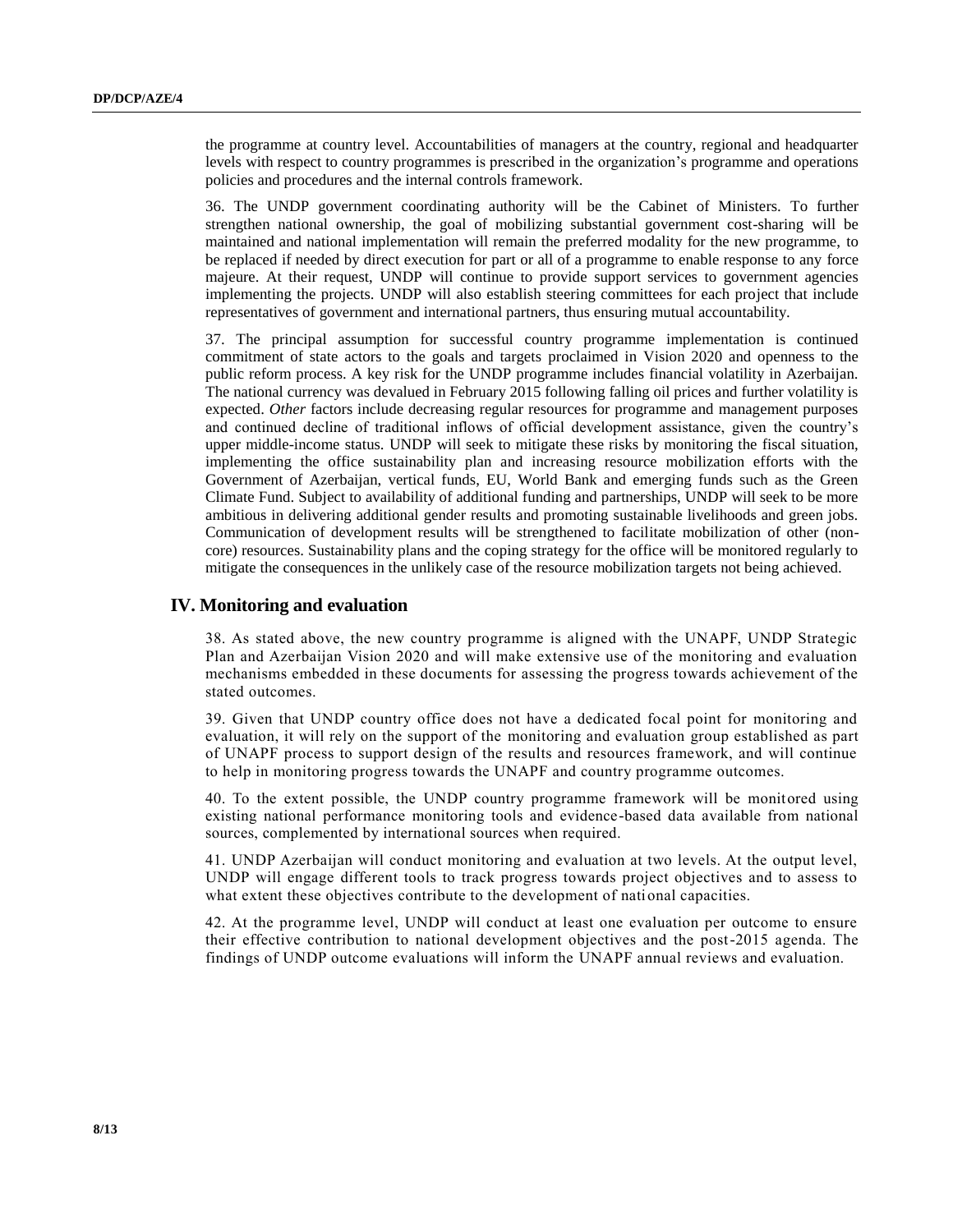# **Annex. Results and resources framework for the Republic of Azerbaijan (2016-2020)**

#### **NATIONAL PRIORITY OR GOAL: Boosting economic development and generating decent work**

**UNAPF OUTCOME 1: By 2020, the Azerbaijan economy is more diversified and generates enhanced sustainable growth and decent work, particularly for youth, women, persons with disabilities and other vulnerable groups** 

**RELATED STRATEGIC PLAN OUTCOME 1: Growth and development are inclusive and sustainable, incorporating productive capacities that create employment and livelihoods for the poor and excluded**

| <b>UNAPF OUTCOME</b><br><b>INDICATOR(S), BASELINES,</b><br>TARGET(S)                                                                                                                                                                                                                                                                                                                                                                                                        | <b>DATA SOURCE AND FREQUENCY</b><br>OF DATA COLLECTION, AND<br><b>RESPONSIBILITIES</b>                                                                                                                                              | <b>INDICATIVE COUNTRY</b><br><b>PROGRAMME OUTPUTS</b><br><i>(including indicators, baselines)</i><br><i>targets</i> )                                                                                                                                                                                                                                                                                                                                                                                                                                                                                                                                                                                                                                                                                                                                               | <b>MAJOR PARTNERS</b><br>/ PARTNERSHIPS<br><b>FRAMEWORKS</b>                                                                                                                                                                                                                                                                                                                                | <b>INDICATIVE RESOURCES</b><br>BY OUTCOME (\$)<br>[to be reviewed further in light<br>of the integrated budget] |
|-----------------------------------------------------------------------------------------------------------------------------------------------------------------------------------------------------------------------------------------------------------------------------------------------------------------------------------------------------------------------------------------------------------------------------------------------------------------------------|-------------------------------------------------------------------------------------------------------------------------------------------------------------------------------------------------------------------------------------|---------------------------------------------------------------------------------------------------------------------------------------------------------------------------------------------------------------------------------------------------------------------------------------------------------------------------------------------------------------------------------------------------------------------------------------------------------------------------------------------------------------------------------------------------------------------------------------------------------------------------------------------------------------------------------------------------------------------------------------------------------------------------------------------------------------------------------------------------------------------|---------------------------------------------------------------------------------------------------------------------------------------------------------------------------------------------------------------------------------------------------------------------------------------------------------------------------------------------------------------------------------------------|-----------------------------------------------------------------------------------------------------------------|
| 1. Indicator: GDP annual average<br>growth rate in non-oil sector<br><b>Baseline: 7\$</b><br><b>Target: 7%19</b><br>2. Indicator: Global Competitiveness<br>Index<br><b>Baseline: 4.51</b><br>Target: 5<br>3. Indicator: Unemployment rate<br>disaggregated by sex and age<br><b>Baseline (2014):</b><br>Population: 4.9%<br>Males: 4.0%<br>Females: 5.8%<br>Youth (15-29): 9.7 %<br>Target:<br>Population: 4.9%<br>Males:<br>4%<br>Females:<br>5.7%<br>Youth (15-29): 9.5% | <b>State Statistics Committee</b><br>Ministry of Economy and Industry<br>Ministry of Labour and Social Protection of<br>Population<br>Global Competitiveness Report by World<br>Economic Forum<br>Evaluation and monitoring reports | 1.1. Training capacities of the state<br>institutions are strengthened to<br>prepare qualified workforce for the<br>non-oil sectors of economy<br>Indicator 1.1.1: Number of new<br>training modules developed<br><b>Baseline: 0</b><br>Target: 5<br>Indicator 1.1.2<br>Number of people (youth, women,<br>people with disabilities) benefiting<br>from training programmes<br><b>Baseline: 0</b><br>Target: 250, with 40/60 sex ratio;<br>with at least 80% under the age of 30,<br>and at least 5% persons with<br>disabilities<br>1.2 Managerial capacities of state<br>agencies supporting small<br>and<br>medium-sized<br>businesses<br>are<br>improved<br>Indicator 1.2.1: Number of young<br>people supported in business start-<br>ups, disaggregated by sex<br><b>Baseline:</b> 25 (of which 12% are<br>young women)<br>Target: 40 with at least 25% women | Ministry of Labour and<br>Social Protection of<br>Population<br>Ministry of Education<br>Ministry of Culture and<br>Tourism<br>Ministry of Youth and<br><b>Sports</b><br>Ministry of<br>Communication and<br><b>High Technologies</b><br>Ministry of Agriculture<br><b>ICT</b> Fund<br>Azerbaijan National<br>Agency for Mine Action<br>Youth and women's<br>associations<br>European Union | <b>Regular: 810,000</b><br>Other: 17,700,000                                                                    |
|                                                                                                                                                                                                                                                                                                                                                                                                                                                                             |                                                                                                                                                                                                                                     |                                                                                                                                                                                                                                                                                                                                                                                                                                                                                                                                                                                                                                                                                                                                                                                                                                                                     |                                                                                                                                                                                                                                                                                                                                                                                             |                                                                                                                 |

19 Azerbaijan Vision 2020, p.11

l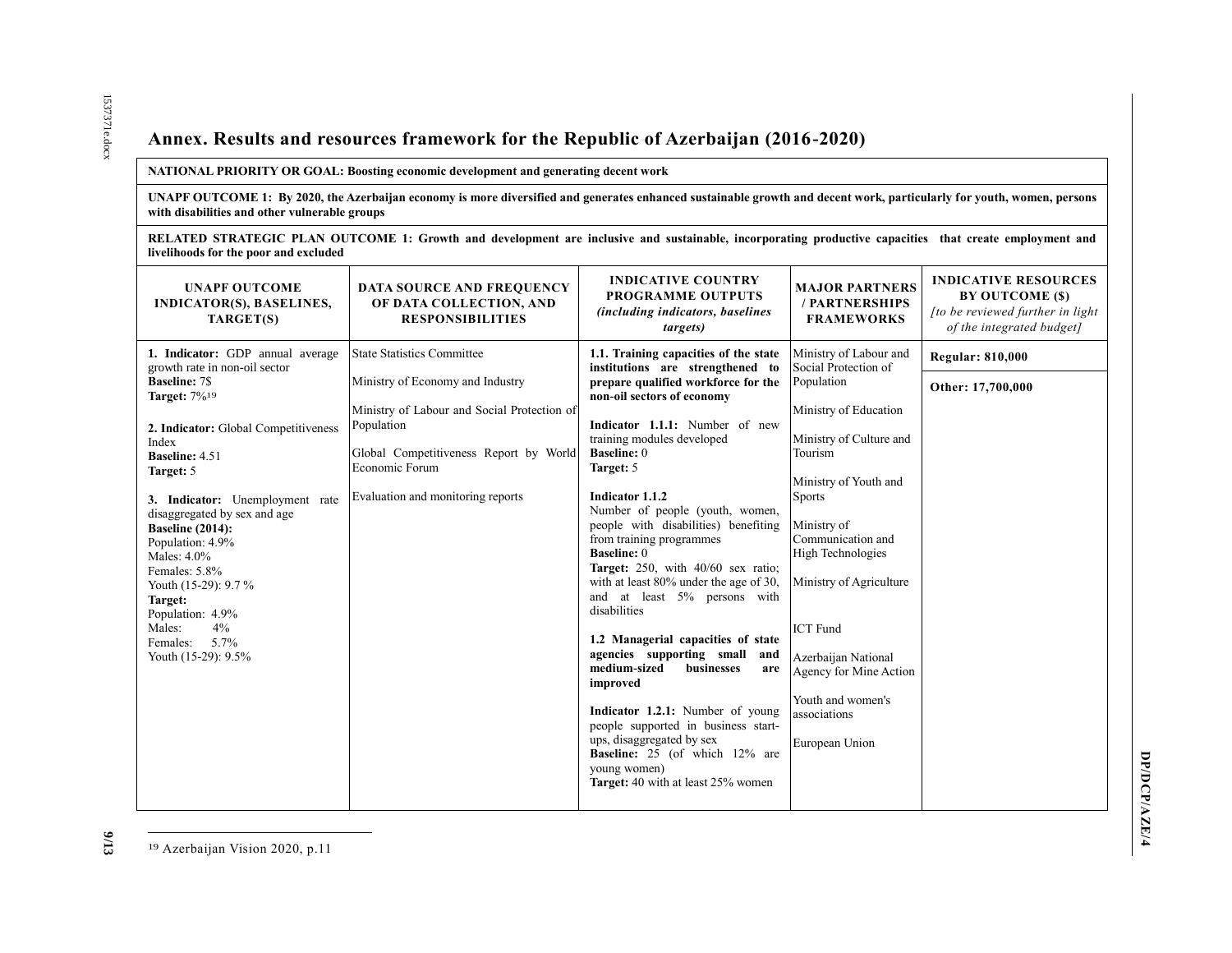|                                                                                                                                                           |                                                                                                                                                                        | 1.3 ICT infrastructure is further<br>enhanced and expanded to remote<br>and economically disadvantaged<br>areas<br>Indicator 1.3.1: Number of people<br>with access to upgraded broadband<br>internet<br><b>Baseline: 0</b><br><b>Target: 6,180,000</b><br>1.4 Mine clearance and mine victim |                                                                                        |                                              |
|-----------------------------------------------------------------------------------------------------------------------------------------------------------|------------------------------------------------------------------------------------------------------------------------------------------------------------------------|-----------------------------------------------------------------------------------------------------------------------------------------------------------------------------------------------------------------------------------------------------------------------------------------------|----------------------------------------------------------------------------------------|----------------------------------------------|
|                                                                                                                                                           |                                                                                                                                                                        | assistance<br>programme<br>are<br>maintained to enhance economic<br>activity on the conflict-affected<br>territories of Azerbaijan                                                                                                                                                            |                                                                                        |                                              |
|                                                                                                                                                           |                                                                                                                                                                        | Indicator 1.4.1: Number of mine<br>victims with improved livelihoods<br><b>Baseline: 0</b><br>Target: 100                                                                                                                                                                                     |                                                                                        |                                              |
|                                                                                                                                                           | NATIONAL PRIORITY OR GOAL: Strengthening institutional capacities and effective public and social services                                                             |                                                                                                                                                                                                                                                                                               |                                                                                        |                                              |
|                                                                                                                                                           | UNAPF OUTCOME #2: By 2020, Azerbaijan has enhanced institutional capacities for transparent, evidence-based and gender-sensitive policy formulation and implementation |                                                                                                                                                                                                                                                                                               |                                                                                        |                                              |
| <b>RELATED STRATEGIC PLAN OUTCOME 3:</b>                                                                                                                  | Countries have strengthened institutions to progressively deliver universal access to basic services                                                                   |                                                                                                                                                                                                                                                                                               |                                                                                        |                                              |
| <b>1.Indicator:</b> New sex-disaggregated<br>indicators aimed at supporting the<br>development of informed policies are<br>incorporated into the national | <b>State Statistics Committee</b><br><b>UNDP Human Development Reports</b>                                                                                             | 2.1 Institutional capacities are<br>strengthened to train civil servants<br>in various dimensions of policy<br>formulation, implementation and                                                                                                                                                | Civil<br>Service<br>Commission under the<br>President of the Republic<br>of Azerbaijan | <b>Regular: 906,000</b><br>Other: 18,000,000 |
| statistical databank<br><b>Baseline: 257 (2013)</b><br>Target: 280                                                                                        | World<br>Bank<br>Worldwide<br>Governance<br>Indicators<br>Global Information Technology Report                                                                         | monitoring<br>Indicator 2.1.1: Existence of a<br>dedicated training centre for civil                                                                                                                                                                                                          | Ministry of Labour and<br>Social Protection<br>of<br>Population                        |                                              |
| 2. Indicator: Human Development<br>Index<br><b>Baseline:</b> 0.747 (2013)<br><b>Target: 0.750</b>                                                         | by World Economic Forum<br>Evaluation and monitoring reports                                                                                                           | servants<br><b>Baseline: None</b><br>Target: Training Centre is fully<br>operational                                                                                                                                                                                                          | State Committee<br>for<br>Family, Women<br>and<br>Children's Affairs                   |                                              |
| Indicator:<br>3.<br>Government<br>effectiveness estimate<br><b>Baseline: -0.78 (2012)</b><br>Target: $0.5(2020)$                                          |                                                                                                                                                                        | 2.2 Measures are implemented to<br>strengthen national institutions and<br>systems to formulate, implement<br>monitor<br>gender-sensitive<br>and<br>programmes and policies                                                                                                                   | State<br>Customs<br>Committee<br>State Border Service<br><b>UNFPA</b>                  |                                              |
| 4. Indicator: Extent to which the<br>capacities of the security sector for<br>oversight are improved.                                                     |                                                                                                                                                                        | <b>Indicator 2.2.2:</b> Number of new state                                                                                                                                                                                                                                                   | European Union                                                                         |                                              |

**DP/DCP/AZE/4**

DP/DCP/AZE/4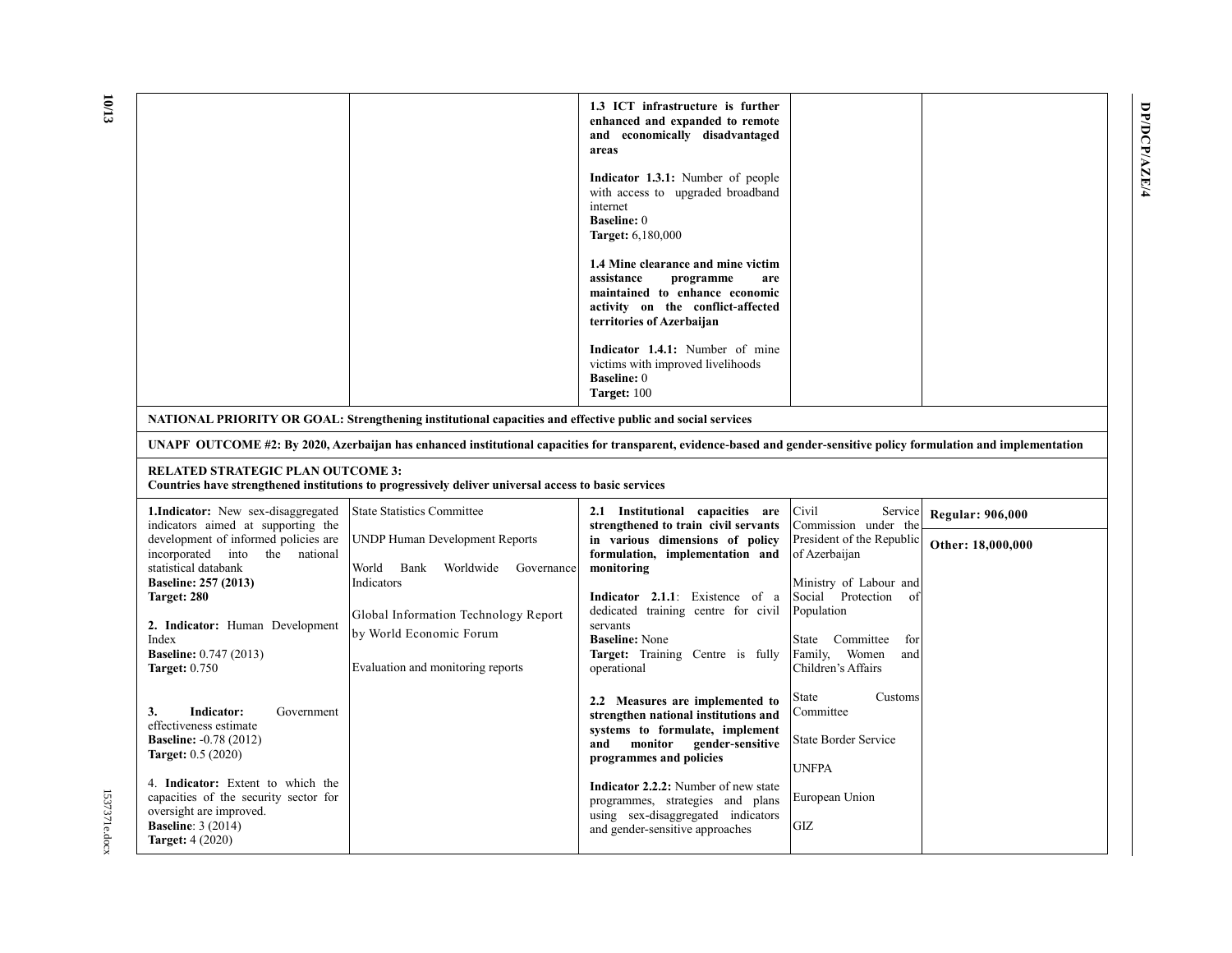1537371e.docx 1537371e.docx

| <b>5. Indicator:</b> Networked readiness<br>index:<br><b>Baseline:</b> 4.31 (2014)<br>Target: 4.7 | <b>Baseline: 0</b><br>Target: 4<br>2.3 National capacities are built for<br>greater effectiveness and improved<br>availability<br>for<br>data<br>the<br>implementation of labour and<br>social protection policies             |  |
|---------------------------------------------------------------------------------------------------|--------------------------------------------------------------------------------------------------------------------------------------------------------------------------------------------------------------------------------|--|
|                                                                                                   | <b>Indicator 2.3.1:</b> Existence of a single<br>management information system<br>(MIS)<br><b>Baseline:</b> None<br>Target: MIS is fully operational                                                                           |  |
|                                                                                                   | Indicator 2.3.2: New databases on<br>vulnerable groups (persons with<br>disabilities, unemployed)<br>Baseline: Paper-based and scattered<br>data available<br>Target: Databases are computerised<br>and data exchanges enabled |  |
|                                                                                                   | 2.4 Institutional capacities for<br>implementation of the integrated<br>border management policies are in<br>place                                                                                                             |  |
|                                                                                                   | Indicator 2.4.1: Integrated border<br>management strategy in place<br><b>Baseline:</b> None<br>Target: Strategy exists                                                                                                         |  |
|                                                                                                   | Indicator 2.4.2: Extent to which<br>capacities of laboratory testing<br>compliance of food products with<br>safety standards are improved<br><b>Baseline: 3</b><br>Target: 4                                                   |  |
|                                                                                                   | 2.5 Azerbaijan's institutions are<br>enabled to provide knowledge<br>services to other developing<br>countries                                                                                                                 |  |
|                                                                                                   | Indicator 2.5.1 Number of<br>countries that benefited from<br>the knowledge services<br><b>Baseline: 2</b><br>Target: 5                                                                                                        |  |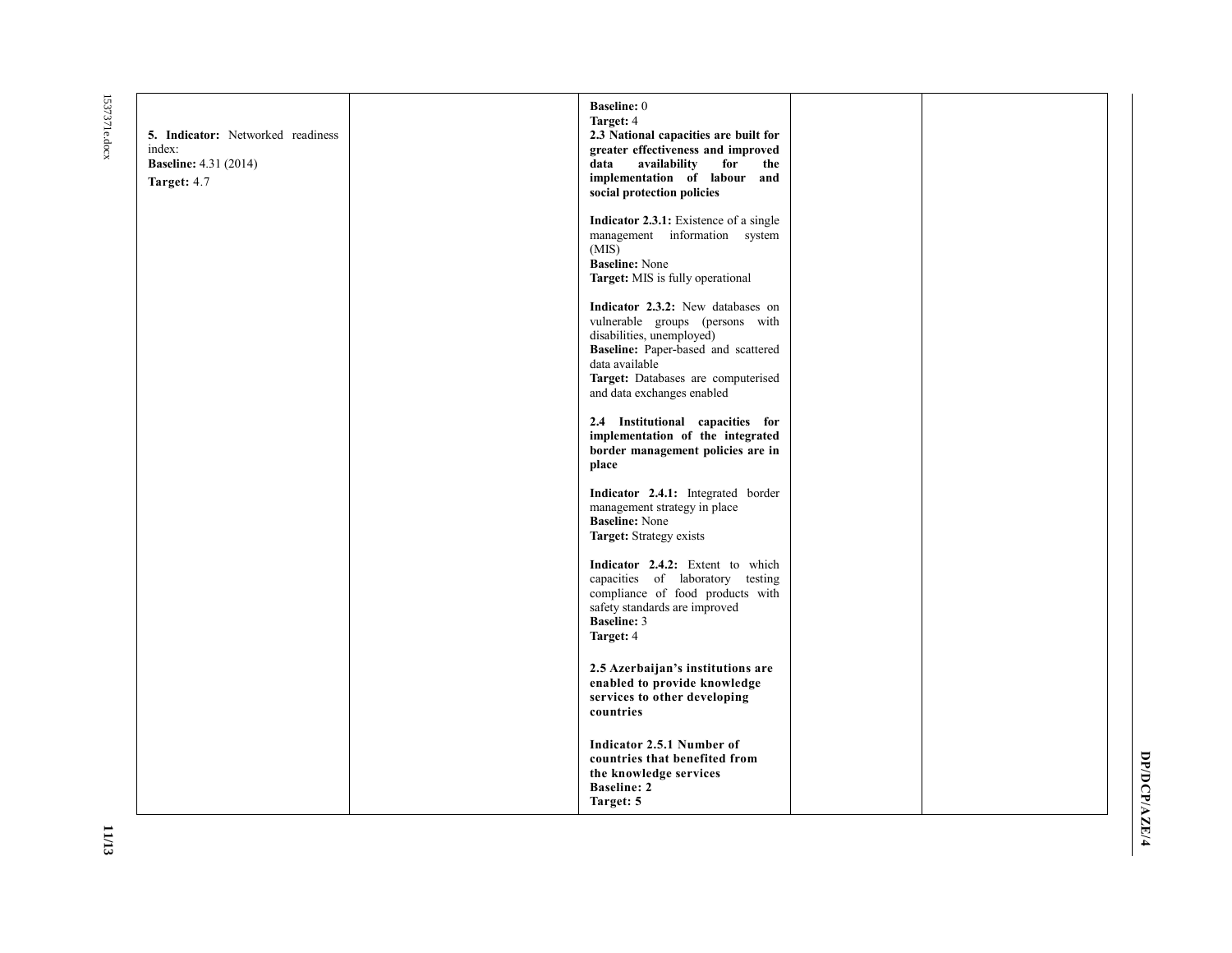DP/DCP/AZE/4 **DP/DCP/AZE/4**

#### **NATIONAL PRIORITY OR GOAL: Improving environment management and resilience to natural and human-induced hazards**

**UNAPF OUTCOME #3:** By 2020, sustainable development policies and legislation are in place, better implemented and coordinated in compliance with multilateral environmental agreements, recognize social and health linkages and address issues of environment and natural resources, energy efficiency and renewable energy, climate change and resilience to natural and human-induced hazards

#### **RELATED STRATEGIC PLAN OUTCOME 1: Growth and development are inclusive and sustainable, incorporating productive capacities that create employment and livelihoods for the poor and excluded**

|                                                                     | Ministry of Ecology and Natural Resources | 3.1 Institutions and mechanisms are                                          | Ministry of Ecology and                       | <b>Regular: 500,000</b> |
|---------------------------------------------------------------------|-------------------------------------------|------------------------------------------------------------------------------|-----------------------------------------------|-------------------------|
| 1. Indicator: GHG emissions per<br>GDP (Tons CO2 equivalent/Million | World Database on Protected Areas         | strengthened for better monitoring,<br>analysis and reporting on GHGs        | <b>Natural Resources</b>                      | Other: 14,500,000       |
| US\$ GDP)                                                           |                                           | emissions, carbon flows and carbon                                           | Ministry of Agriculture                       |                         |
| <b>Baseline: 911 (2010)</b><br>Target: 360                          | Organic World Net                         | storage<br>potential,<br>including<br>reporting under major multilateral     |                                               |                         |
| 2. Indicator: Number of hectares of                                 | Evaluation and monitoring reports         | environmental agreements                                                     | Ministry of Emergency<br><b>Situations</b>    |                         |
| land managed under an in situ                                       |                                           | Indicator 3.1.1: Reporting complies                                          |                                               |                         |
| conservation regime<br><b>Baseline:</b> 617,630 (2010)              |                                           | with requirements of the conventions<br><b>Baseline:</b> Partly complies     | Ministry of Transport                         |                         |
| <b>Target: 950,000</b>                                              |                                           | Target: Fully complies                                                       | Ministry of Energy                            |                         |
| 3. Indicator: Number of hectares of                                 |                                           | Indicator 3.1.2: Extent to which the                                         | Ministry of Economy                           |                         |
| land managed under a sustainable use                                |                                           | capacities for carbon monitoring are<br>improved                             | and Industry                                  |                         |
| regime<br><b>Baseline:</b> 21,959 (2011)                            |                                           | <b>Baseline: 1</b>                                                           | State Agency for                              |                         |
| <b>Target: 35,000</b>                                               |                                           | Target: 3                                                                    | Alternative and<br>Renewable Energy           |                         |
|                                                                     |                                           | National and<br>subnational<br>3.2                                           | Sources                                       |                         |
|                                                                     |                                           | capacities are improved to ensure<br>better planning, management and         | Baku International Sea                        |                         |
|                                                                     |                                           | sustainability of the coastal and<br>marine ecosystems of the Caspian        | <b>Trade Port</b>                             |                         |
|                                                                     |                                           | Sea                                                                          | State Maritime                                |                         |
|                                                                     |                                           | Indicator 3.2.1: Existence of an                                             | Administration                                |                         |
|                                                                     |                                           | integrated management plan for<br>coastal/marine protected areas             | State Oil Company of                          |                         |
|                                                                     |                                           | <b>Baseline: None</b>                                                        | the Republic of<br>Azerbaijan                 |                         |
|                                                                     |                                           | Target: At least one national park has<br>an integrated management plan with |                                               |                         |
|                                                                     |                                           | community involvement                                                        | $\ensuremath{\mathrm{G}\mathrm{I}\mathrm{Z}}$ |                         |
|                                                                     |                                           | Agricultural<br>3.3<br>policies<br>are                                       | Global Environment<br>Facility                |                         |
|                                                                     |                                           | developed and institutions and local<br>farmers are supported to conserve    |                                               |                         |
|                                                                     |                                           | and sustainably use local crop                                               | Special Climate Change<br>Fund                |                         |
|                                                                     |                                           | varieties important for biodiversity<br>and sustainable land management      |                                               |                         |
|                                                                     |                                           | Indicator 3.3.1: Percentage of                                               | Green Climate Fund                            |                         |
|                                                                     |                                           | farmers using local crop varieties in                                        | <b>Adaptation Fund</b>                        |                         |
|                                                                     |                                           | the pilot regions<br><b>Baseline: 0</b>                                      | Local executive                               |                         |
|                                                                     |                                           | Target: 15% in the pilot regions                                             | authorities                                   |                         |